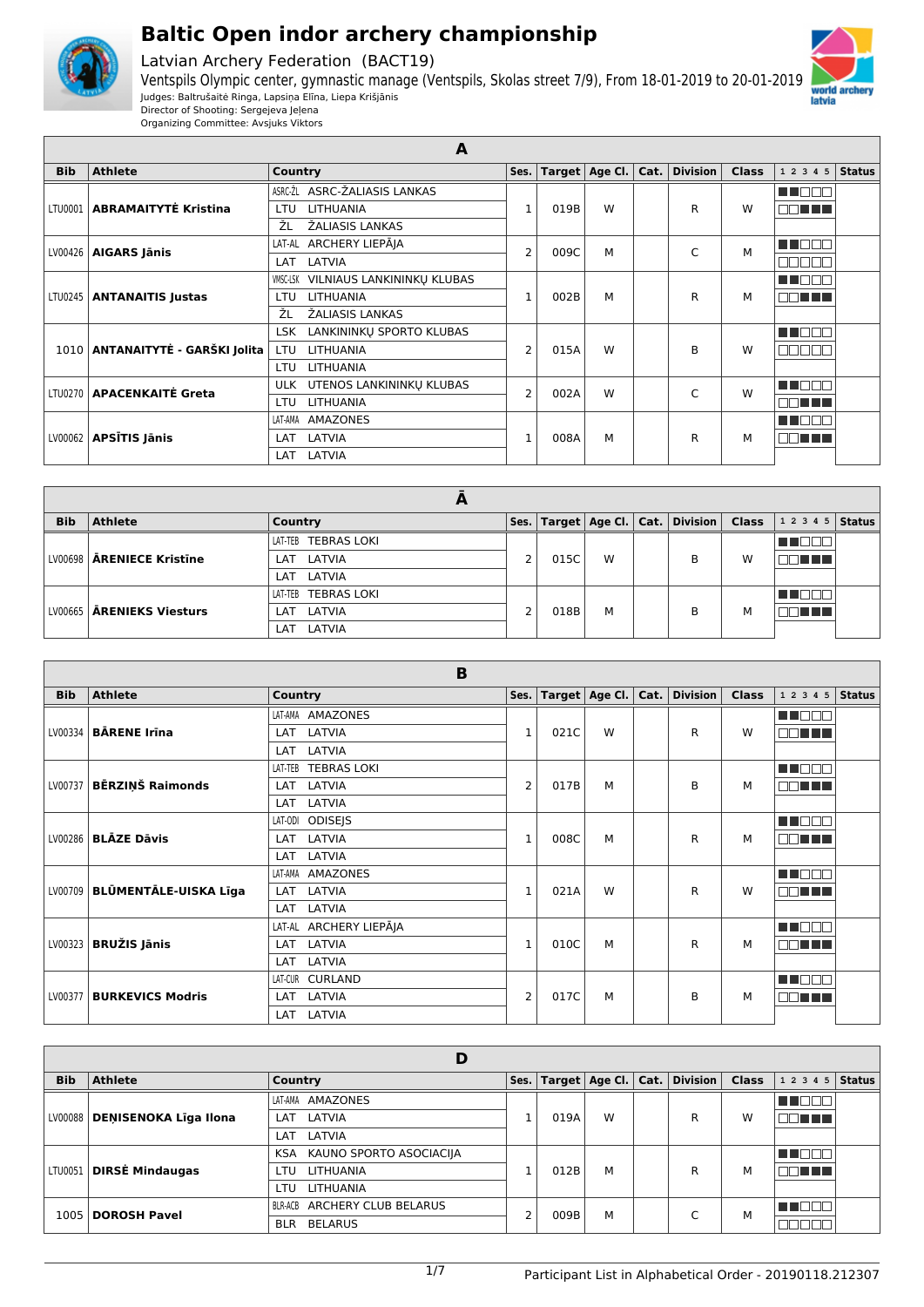



Latvian Archery Federation (BACT19)

Ventspils Olympic center, gymnastic manage (Ventspils, Skolas street 7/9), From 18-01-2019 to 20-01-2019 Judges: Baltrušaitė Ringa, Lapsiņa Elīna, Liepa Krišjānis Director of Shooting: Sergejeva Jeļena

|            |                            |                       |      |   |  |     |                                                                                                                                  | Continue I |
|------------|----------------------------|-----------------------|------|---|--|-----|----------------------------------------------------------------------------------------------------------------------------------|------------|
| <b>Bib</b> | <b>Athlete</b>             | Country               |      |   |  |     | $\vert$ Ses. $\vert$ Target $\vert$ Age Cl. $\vert$ Cat. $\vert$ Division $\vert$ Class $\vert$ 1 2 3 4 5 $\vert$ Status $\vert$ |            |
|            | LV00508   DREIMANIS Edgars | LAT-SAV SAVAGE ARCHER | 012B | M |  |     |                                                                                                                                  |            |
|            |                            | LATVIA<br>LAT         |      |   |  | ΙVΙ |                                                                                                                                  |            |

| <b>Bib</b> | <b>Athlete</b>            | Country       | Ses. |      |   |  |   | Target   Age Cl.   Cat.   Division   Class   1 2 3 4 5   Status |  |
|------------|---------------------------|---------------|------|------|---|--|---|-----------------------------------------------------------------|--|
|            |                           | LAT-FRM FRAM  |      |      |   |  |   |                                                                 |  |
|            | LV00561   FROLOVS Mihails | LAT LATVIA    |      | 005C | М |  | M |                                                                 |  |
|            |                           | LATVIA<br>LAT |      |      |   |  |   |                                                                 |  |

|            |                              | G                                      |      |      |   |  |                                              |              |                    |  |
|------------|------------------------------|----------------------------------------|------|------|---|--|----------------------------------------------|--------------|--------------------|--|
| <b>Bib</b> | <b>Athlete</b>               | Country                                | Ses. |      |   |  | Target $ $ Age Cl. $ $ Cat. $ $ Division $ $ | <b>Class</b> | 1 2 3 4 5   Status |  |
|            |                              | LAT-AL ARCHERY LIEPĀJA                 |      |      |   |  |                                              |              | M DOO              |  |
| LV00345    | GĀRDE Emīlija                | LAT LATVIA                             |      | 016C | W |  | R                                            | W            | EN HEL             |  |
|            |                              | LATVIA<br>LAT                          |      |      |   |  |                                              |              |                    |  |
|            | LTU0070 <b>GRIGIENĖ Aida</b> | STR STRELE                             | 2    | 011B | W |  |                                              | W            | n Tibel B          |  |
|            |                              | LITHUANIA<br>LTU.                      |      |      |   |  |                                              |              | nn a bh            |  |
|            |                              | LAT-ODI ODISEIS                        | 2    | 001B | W |  | C                                            | W            | M DOO              |  |
|            | LV00463   GRĪNVALDE Janeta   | LATVIA<br>LAT                          |      |      |   |  |                                              |              | nn an D            |  |
|            |                              | LANKININKŲ SPORTO KLUBAS<br><b>LSK</b> |      |      |   |  |                                              |              | n de e             |  |
|            | LTU0074 GUREVIČIUS Arūnas    | <b>LITHUANIA</b><br>LTU                | 2    | 019A | М |  | B                                            | М            | 70 O O             |  |
|            |                              | LANKININKU SPORTO KLUBAS<br>LSK.       |      |      |   |  |                                              |              |                    |  |

| <b>Bib</b> | <b>Athlete</b>            | Country                            |  |      |      |  | Ses.   Target   Age Cl.   Cat.   Division |   | <b>Class</b> $ 12345 $ Status |  |            |  |
|------------|---------------------------|------------------------------------|--|------|------|--|-------------------------------------------|---|-------------------------------|--|------------|--|
| E160697    | <b>HÕIM Emily</b>         | EST-TVK2 TARTU VK / TARTU VALLA SK |  | 001C | W    |  | $\sqrt{2}$                                | W |                               |  |            |  |
|            |                           | ESTONIA<br>EST                     |  |      |      |  |                                           |   | THE LET                       |  |            |  |
|            |                           | UKR-DINAMO <b>DINAMO</b>           |  |      |      |  | $\sqrt{2}$                                | M |                               |  |            |  |
|            | 1006   HOVIADOVSKYI Roman | <b>UKRAINE</b><br>UKR.             |  |      | 010B |  | М                                         |   |                               |  | a katika T |  |

| <b>Bib</b> | <b>Athlete</b>                   | Country                                | Ses.           |      | Target $ $ Age Cl. $ $ Cat. $ $ |   | Division | <b>Class</b> | 1 2 3 4 5      | <b>Status</b> |
|------------|----------------------------------|----------------------------------------|----------------|------|---------------------------------|---|----------|--------------|----------------|---------------|
|            | LV00161   JAKUBANECS Jānis       | AMAZONES<br>LAT-AMA                    | 2              | 007B | М                               |   | C        | M            | man man        |               |
|            |                                  | LATVIA<br>LAT                          |                |      |                                 |   |          |              | nn an L        |               |
|            |                                  | ASRC-ŽL ASRC-ŽALIASIS LANKAS           |                |      |                                 |   |          |              | MA BER         |               |
|            | LTU0077   JANČIUKAS Dominykas    | LITHUANIA<br><b>LTU</b>                |                | 011B | М                               |   | R        | м            | 70 <b>A 17</b> |               |
|            |                                  | ŽL<br>ŽALIASIS LANKAS                  |                |      |                                 |   |          |              |                |               |
|            | LV00131   JONASTS Gints          | LAT-LPK AMAZONES / LPK                 | $\overline{2}$ | 008B | М                               |   | C        | M            | n na man       |               |
|            |                                  | LATVIA<br>LAT                          |                |      |                                 |   |          |              | nn nn n        |               |
|            |                                  | LANKININKU SPORTO KLUBAS<br><b>LSK</b> |                |      |                                 |   |          |              | N NOON         |               |
|            | LTU0082   JUNEVIČIUS Mindaugas   | LITHUANIA<br>LTU.                      | 2              | 017A | М                               |   | B        | м            | FIFI II I      |               |
|            |                                  | LANKININKŲ SPORTO KLUBAS<br>LSK.       |                |      |                                 |   |          |              |                |               |
|            |                                  | LANKININKU SPORTO KLUBAS<br>LSK.       |                |      |                                 |   |          |              | maan a         |               |
|            | LTU0084   <b>JURGAITIS Aidas</b> | <b>LITHUANIA</b><br>LІТ                |                | 003B | М                               | R |          | М            |                |               |
|            |                                  | LSKT LSK TEAM                          |                |      |                                 |   |          |              |                |               |

|            |                                | Κ                                     |                |      |           |                          |                                    |               |              |               |
|------------|--------------------------------|---------------------------------------|----------------|------|-----------|--------------------------|------------------------------------|---------------|--------------|---------------|
| <b>Bib</b> | <b>Athlete</b>                 | Country                               | Ses.           |      |           |                          | Target   Age Cl.   Cat.   Division | <b>Class</b>  | 1 2 3 4 5    | <b>Status</b> |
| 1007       | <b>KALEVICH Ekaterina</b>      | BLR-ACB ARCHERY CLUB BELARUS          | $\overline{2}$ | 011C | <b>OC</b> |                          | B                                  | <sub>OC</sub> |              |               |
|            |                                | <b>BLR BELARUS</b>                    |                |      |           |                          |                                    |               | - 11 - 11    |               |
|            |                                | EST-KSK KAJAMAA SK                    |                |      |           |                          |                                    |               | MD D         |               |
| E201088    | <b>KALLE Sigrid</b>            | <b>ESTONIA</b><br>EST                 | $\overline{2}$ | 015B | W         |                          | B                                  | W             | 70L          |               |
|            |                                | <b>ESTONIA</b><br>EST                 |                |      |           |                          |                                    |               |              |               |
| LV00527    | <b>KARĒLE Aleksandra</b>       | <b>ODISEIS</b><br>LAT-ODI             | $\overline{2}$ | 002B | W         |                          | $\sqrt{2}$                         | W             | Ш            |               |
|            |                                | LATVIA<br>LAT                         |                |      |           |                          |                                    |               | nn ni        |               |
|            |                                | KAUNO SPORTO ASOCIACIJA<br><b>KSA</b> | 2              |      |           | $\overline{\phantom{0}}$ |                                    | М             | N N T<br>H L |               |
|            | LTU0090   KARPAVIČIUS Žydrūnas | <b>LITHUANIA</b><br>LTU.              |                | 003C | M         |                          |                                    |               | N TINT       |               |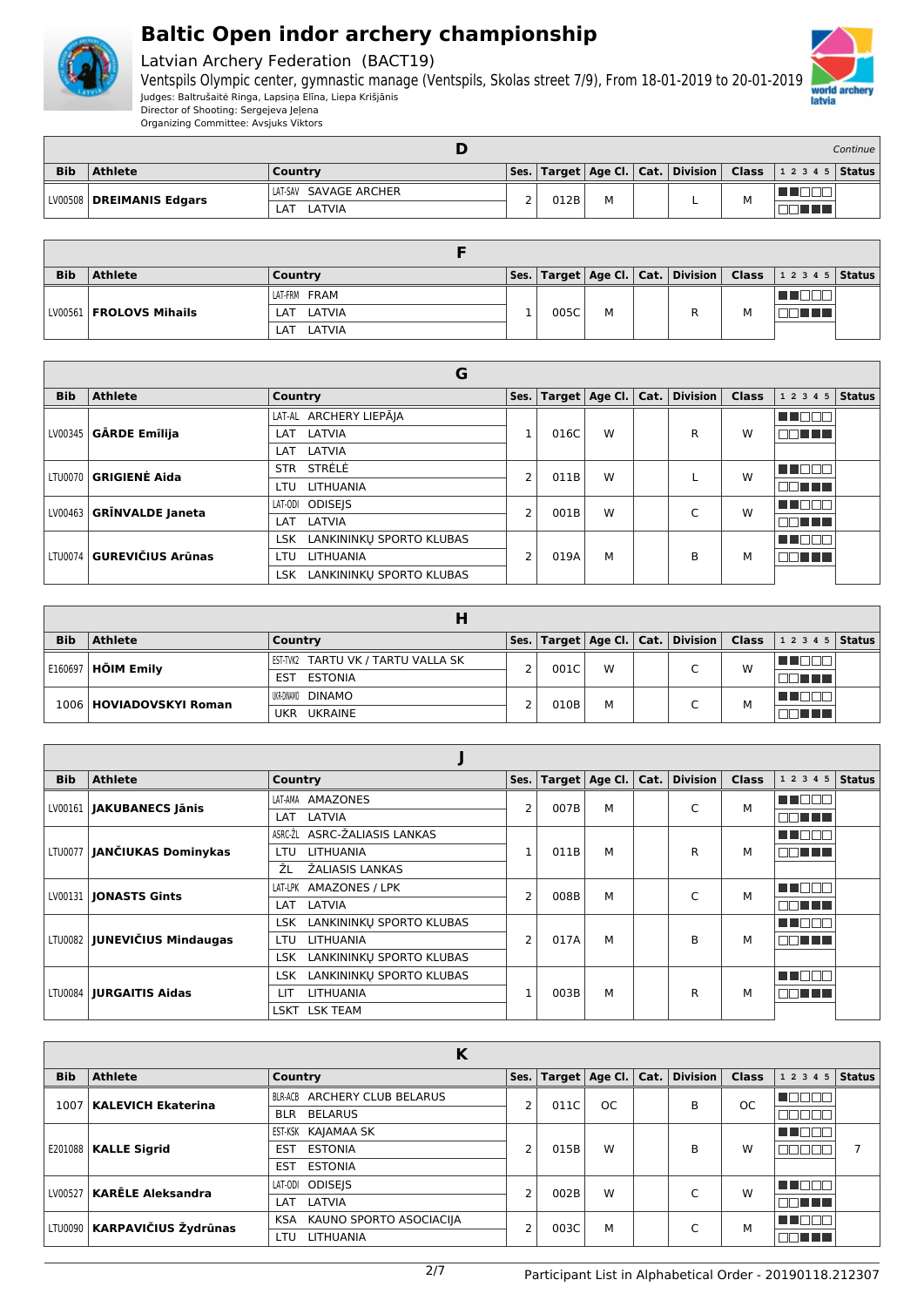

Latvian Archery Federation (BACT19)





|            |                            | K                                      |                |      |                        |               |              |                     | Continue       |
|------------|----------------------------|----------------------------------------|----------------|------|------------------------|---------------|--------------|---------------------|----------------|
| <b>Bib</b> | <b>Athlete</b>             | Country                                | Ses.           |      | Target $ $ Age Cl. $ $ | Cat. Division | <b>Class</b> | 1 2 3 4 5           | <b>Status</b>  |
|            |                            | LAT-LIN LINDALES UGUNS                 |                |      |                        |               |              | n Toba              |                |
| LV00640    | <b>KAULINŠ Girts</b>       | LATVIA<br>LAT                          | $\mathbf{1}$   | 012C | M                      | R             | М            | nn nn n             |                |
|            |                            | LATVIA<br>LAT                          |                |      |                        |               |              |                     |                |
|            |                            | EST-KSK KAJAMAA SK                     |                |      |                        |               |              | MA DEL BI           |                |
| E071189    | <b>KONTUS Urmas</b>        | <b>ESTONIA</b><br><b>EST</b>           | $\overline{2}$ | 020B | M                      | B             | М            | man a s             | $\overline{7}$ |
|            |                            | <b>ESTONIA</b><br><b>EST</b>           |                |      |                        |               |              |                     |                |
| E050264    | <b>KOOKLA Jaan</b>         | <b>BALTIC HUNTER</b><br>EST-BHSC       | 2              | 006A | м                      | C             | М            | MN 888              |                |
|            |                            | <b>ESTONIA</b><br><b>EST</b>           |                |      |                        |               |              | nn an L             |                |
| 2010 l     | <b>KORHONEN Markus</b>     | ASC ASCELLA                            | $\overline{2}$ | 010C | м                      | C             | М            | MA MARI             | $\overline{7}$ |
|            |                            | <b>FINLAND</b><br><b>FIN</b>           |                |      |                        |               |              | E E E E E           |                |
|            |                            | <b>AMAZONES</b><br>LAT-AMA             |                |      |                        |               |              | MA DO D             |                |
| LV00037    | <b>KREICBERGA Anete</b>    | LATVIA<br>LAT                          | $\mathbf{1}$   | 020A | W                      | R             | W            | man ma              |                |
|            |                            | LATVIA<br>LAT                          |                |      |                        |               |              |                     |                |
|            |                            | LAT-FRM FRAM                           |                |      |                        |               |              | M NOCH              |                |
| LV00567    | <b>KROTOVS Aleksejs</b>    | LAT<br>LATVIA                          | $\mathbf{1}$   | 006C | м                      | R             | М            | <b>REDISTRIBUTE</b> |                |
|            |                            | LATVIA<br>LAT                          |                |      |                        |               |              |                     |                |
|            |                            | LAT-AIM AIM ARCHERY                    |                |      |                        |               |              | M DE E              |                |
| LV00715    | <b>KULTAEV Nikita</b>      | LATVIA<br>LAT                          | $\mathbf{1}$   | 002C | М                      | R             | М            | man ma              |                |
|            |                            | LATVIA<br>LAT                          |                |      |                        |               |              |                     |                |
|            |                            | LAT-VS VIESIS                          |                |      |                        |               |              | M DE E              |                |
| 1009       | <b>KURBYKO Vladimir</b>    | LATVIA<br>LAT                          | $\mathbf{1}$   | 011A | М                      | R             | М            | nn nn n             |                |
|            |                            | LATVIA<br>LAT                          |                |      |                        |               |              |                     |                |
|            |                            | LANKININKU SPORTO KLUBAS<br><b>LSK</b> |                |      |                        |               |              | M DO S              |                |
|            | LTU0104   KUZNECOV Dmitrij | LITHUANIA<br>LTU                       | $\mathbf{1}$   | 004B | M                      | R             | м            | MA TILLI            |                |
|            |                            | LSKT LSK TEAM                          |                |      |                        |               |              |                     |                |
| LV00001    | <b>KUZNECOVS Andris</b>    | <b>SAVAGE ARCHER</b><br>LAT-SAV        | $\overline{2}$ | 009A | М                      | C             | М            | n de s              |                |
|            |                            | LAT LATVIA                             |                |      |                        |               |              | e de la c           |                |
|            |                            |                                        |                |      |                        |               |              |                     |                |

|            |                               | L                               |                |      |                        |               |              |                  |        |
|------------|-------------------------------|---------------------------------|----------------|------|------------------------|---------------|--------------|------------------|--------|
| <b>Bib</b> | <b>Athlete</b>                | Country                         | Ses. $ $       |      | Target $ $ Age Cl. $ $ | Cat. Division | <b>Class</b> | 1 2 3 4 5        | Status |
|            |                               | LAT-CUR CURLAND                 |                |      |                        |               |              | man na           |        |
|            | LV00376   LAGZDIŅŠ Lauris     | LATVIA<br>LAT                   | 1              | 009B | м                      | R             | М            | nn nn a          |        |
|            |                               | LATVIA<br>LAT                   |                |      |                        |               |              |                  |        |
|            |                               | <b>AMAZONES</b><br>LAT-AMA      |                |      |                        |               |              | n nana           |        |
|            | LV00046   LAPSIŅŠ Eduards     | LAT LATVIA                      | $\mathbf{1}$   | 007A | м                      | R             | М            | nn nn n          |        |
|            |                               | LATVIA<br>LAT                   |                |      |                        |               |              |                  |        |
| 1001       | LEUSHUNOU Anton               | ARCHERY CLUB BELARUS<br>BLR-ACB | $\overline{2}$ | 012C | <b>OC</b>              | B             | <b>OC</b>    | $\blacksquare$   |        |
|            |                               | <b>BELARUS</b><br><b>BLR</b>    |                |      |                        |               |              | nnnn             |        |
|            | LV00606   LIGNICKIS Arnis     | LAT-SAV SAVAGE ARCHER           | $\overline{2}$ | 012A | M                      |               | M            | E E E E E        |        |
|            |                               | LAT LATVIA                      |                |      |                        |               |              | mm mm m          |        |
|            |                               | LAT-AMA AMAZONES                |                |      |                        |               |              | MA MAR           |        |
|            | LV00528   LINDE Mārtinš       | LATVIA<br>LAT                   | $\mathbf{1}$   | 003A | м                      | R             | м            | mm mm            |        |
|            |                               | LAT LATVIA                      |                |      |                        |               |              |                  |        |
|            |                               | <b>NS ARCHERY</b><br>EST-NSAC   |                |      |                        |               |              | n na Bibli       |        |
|            | <b>E280802   LUIGE Karoli</b> | <b>ESTONIA</b><br><b>EST</b>    | $\mathbf{1}$   | 019C | W                      | R             | W            | <b>FIFTHEFIT</b> |        |
|            |                               | <b>ESTONIA</b><br><b>EST</b>    |                |      |                        |               |              |                  |        |
|            |                               | <b>AMAZONES</b><br>LAT-AMA      |                |      |                        |               |              | n an Di          |        |
|            | $LV00664$ LUSTE Evija         | LATVIA<br>LAT                   | $\mathbf{1}$   | 018A | W                      | R             | W            | NN TILL          |        |
|            |                               | LATVIA<br>LAT                   |                |      |                        |               |              |                  |        |
|            |                               | LAT-CUR CURLAND                 |                |      |                        |               |              | n na m           |        |
|            | LV00315   LUTERS Kaspars      | LATVIA<br>LAT                   | 1              | 008B | М                      | R             | М            | <b>NOTHER</b>    |        |
|            |                               | LATVIA<br>LAT                   |                |      |                        |               |              |                  |        |

| <b>Bib</b> | <b>Athlete</b>              | Country                      |      |   |  | Ses.   Target   Age Cl.   Cat.   Division   Class   1 2 3 4 5   Status |  |
|------------|-----------------------------|------------------------------|------|---|--|------------------------------------------------------------------------|--|
|            |                             | LSK LANKININKŲ SPORTO KLUBAS |      |   |  |                                                                        |  |
|            | LTU0119   MALDUTIS Gintaras | LITHUANIA<br>LTU.            | 001B | м |  |                                                                        |  |
|            |                             | LSKT LSK TEAM                |      |   |  |                                                                        |  |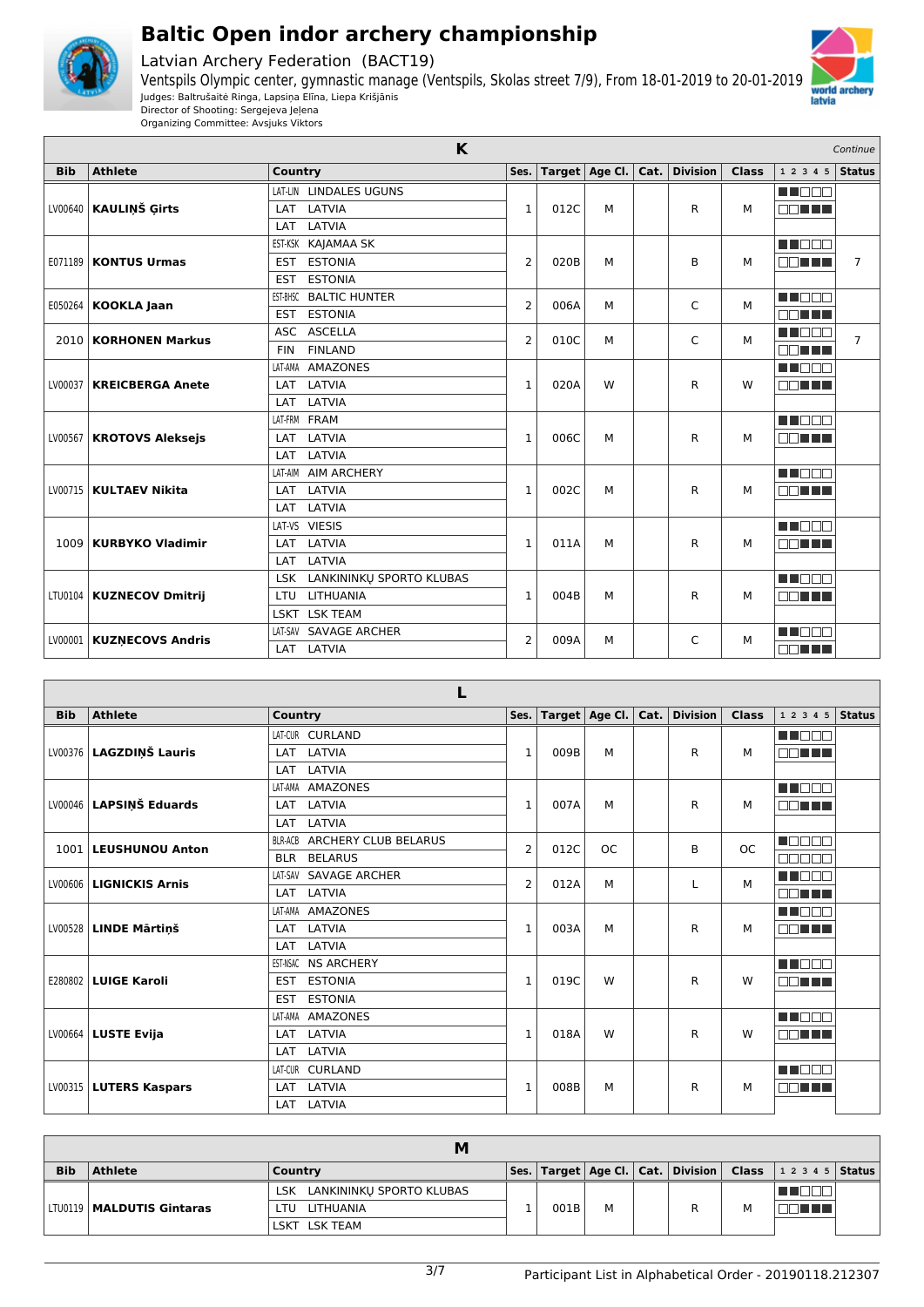

Latvian Archery Federation (BACT19)





|            | M<br>Continue            |                                        |                |      |   |   |                                    |              |                |                |
|------------|--------------------------|----------------------------------------|----------------|------|---|---|------------------------------------|--------------|----------------|----------------|
| <b>Bib</b> | <b>Athlete</b>           | Country                                | Ses.           |      |   |   | Target   Age Cl.   Cat.   Division | <b>Class</b> | 1 2 3 4 5      | <b>Status</b>  |
| E070767    | <b>MARANDI Mart</b>      | <b>BALTIC HUNTER</b><br>EST-BHSC       | 2              | 003A | М |   | C                                  | М            | n i Belg       |                |
|            |                          | <b>ESTONIA</b><br><b>EST</b>           |                |      |   |   |                                    |              | <u>oo ah a</u> |                |
|            |                          | <b>AMAZONES</b><br>LAT-AMA             |                |      |   |   |                                    |              | N N N N N      |                |
| LV00134    | <b>MATVEJEVA Rimma</b>   | LATVIA<br>LAT                          | 1              | 015A | W |   | R                                  | W            | MAN TIT        |                |
|            |                          | LATVIA<br>LAT                          |                |      |   |   |                                    |              |                |                |
|            |                          | <b>TEBRAS LOKI</b><br>LAT-TEB          |                |      |   |   |                                    |              | MT OO O        |                |
|            | LV00736   MEGNIS Jānis   | LAT LATVIA                             | $\overline{2}$ | 019B | М |   | B                                  | М            | aa mini        |                |
|            |                          | LAT LATVIA                             |                |      |   |   |                                    |              |                |                |
| LV00142    | MEĻEŠKEVIČS Sergejs      | LAT-ODI ODISEJS                        | $\overline{2}$ | 005B | М |   | C                                  | M            | MA DE LA       |                |
|            |                          | LAT LATVIA                             |                |      |   |   |                                    |              | OO TITLE       |                |
|            |                          | LAT-AMA AMAZONES                       |                |      |   |   |                                    |              | N NO DO        |                |
|            | LV00559   MKRJANA Karine | LAT LATVIA                             | $\mathbf{1}$   | 017A | W |   | R                                  | W            | MA TILL        | $\overline{7}$ |
|            |                          | LATVIA<br>LAT                          |                |      |   |   |                                    |              |                |                |
|            |                          | <b>AMAZONES</b><br>LAT-AMA             |                |      |   |   |                                    |              | n noon         |                |
| LV00182    | <b>MOROZKOV Samir</b>    | LAT LATVIA                             | 1              | 004A | М |   | R                                  | м            | <b>DOMINI</b>  |                |
|            |                          | LAT LATVIA                             |                |      |   |   |                                    |              |                |                |
|            |                          | LSK LANKININKŲ SPORTO KLUBAS           |                |      |   |   |                                    |              | M BEA          |                |
| LTU0130    | <b>MOSIN Vladimir</b>    | LITHUANIA<br><b>LTU</b>                | 2              | 018A | М | B |                                    | М            | 88 T T         |                |
|            |                          | LANKININKU SPORTO KLUBAS<br><b>LSK</b> |                |      |   |   |                                    |              |                |                |

|            |                                 | N                      |      |      |   |                                            |   |                    |  |
|------------|---------------------------------|------------------------|------|------|---|--------------------------------------------|---|--------------------|--|
| <b>Bib</b> | <b>Athlete</b>                  | Country                | Ses. |      |   | Target   Age Cl.   Cat.   Division   Class |   | 1 2 3 4 5   Status |  |
|            | LTU0136   NAUMAVIČIUS Vitalijus | STRĖLĖ<br><b>STR</b>   | 2    | 013B | м |                                            | М | ▉⊔⊔                |  |
|            |                                 | <b>LITHUANIA</b><br>πu |      |      |   |                                            |   | an ma              |  |
|            | LV00009   NOVADS Kristaps       | LAT-SAV SAVAGE ARCHER  | 2    | 014A | м |                                            | М |                    |  |
|            |                                 | LATVIA<br>LAT          |      |      |   |                                            |   | 70 O O             |  |

|            |                             | O                            |      |   |   |                                           |              |          |        |
|------------|-----------------------------|------------------------------|------|---|---|-------------------------------------------|--------------|----------|--------|
| <b>Bib</b> | <b>Athlete</b>              | Country                      |      |   |   | Ses.   Target   Age Cl.   Cat.   Division | <b>Class</b> | 12345    | Status |
|            |                             | EST-NSAC NS ARCHERY          |      |   |   |                                           |              |          |        |
| E011194    | OJAMÄE Pearu Jakob          | <b>ESTONIA</b><br>EST        | 006B | М |   | R                                         | М            | TE HELL  |        |
|            |                             | <b>ESTONIA</b><br><b>EST</b> |      |   |   |                                           |              |          |        |
|            |                             | EST-NSAC NS ARCHERY          |      |   |   | R                                         |              | UN FIFIT |        |
| E310395    | <b>OONA Märt</b>            | <b>ESTONIA</b><br><b>EST</b> | 007B | М |   |                                           | м            | TELET    |        |
|            |                             | <b>ESTONIA</b><br><b>EST</b> |      |   |   |                                           |              |          |        |
|            |                             | ODISEJS<br>LAT-ODI           |      |   |   |                                           |              |          |        |
|            | LV00148 OPOLČENOVS Aleksejs | LATVIA<br>LAT                | 007C | М | R |                                           | м            | 70 O O O |        |
|            |                             | LATVIA<br>LAT                |      |   |   |                                           |              |          |        |

|            |                               | P                              |              |                |                  |      |                 |              |                                                   |
|------------|-------------------------------|--------------------------------|--------------|----------------|------------------|------|-----------------|--------------|---------------------------------------------------|
| <b>Bib</b> | <b>Athlete</b>                | Country                        | Ses. $ $     |                | Target   Age Cl. | Cat. | <b>Division</b> | <b>Class</b> | Status<br>1 2 3 4 5                               |
|            |                               | <b>NS ARCHERY</b><br>EST-NSAC  |              |                |                  |      |                 |              | M DI                                              |
| E011293    | <b>PÄRNAT Reena</b>           | <b>ESTONIA</b><br><b>EST</b>   | 1            | 020C           | W                |      | R               | W            | MA TITLE                                          |
|            |                               | <b>ESTONIA</b><br><b>EST</b>   |              |                |                  |      |                 |              |                                                   |
|            | LV00089   PAVLOVA Mairita     | AMAZONES<br>LAT-AMA            | 2            | 011A           | W                |      |                 | W            | MA OO I                                           |
|            |                               | LATVIA<br>LAT                  |              |                |                  |      |                 |              | mг<br>┓                                           |
|            |                               | <b>AIM ARCHERY</b><br>LAT-AIM  |              |                |                  |      |                 |              | n di T                                            |
|            | LV00396   PERCOVA Nadežda     | LATVIA<br>LAT                  | 1            | 018C           | W                |      | R               | W            | a kacamatan ing Kabupatén Kabupatén<br>mг<br>- Tr |
|            |                               | LAT<br>LATVIA                  |              |                |                  |      |                 |              |                                                   |
|            |                               | <b>AIM ARCHERY</b><br>LAT-AIM  |              |                |                  |      |                 |              | n di Di                                           |
| LV00677    | <b>PERCOVS Andrejs</b>        | LATVIA<br><b>LAT</b>           | $\mathbf{1}$ | 001C           | м                |      | R               | М            | MA TITLE                                          |
|            |                               | LATVIA<br><b>LAT</b>           |              |                |                  |      |                 |              |                                                   |
|            |                               | LAT-CUR CURLAND                |              |                |                  |      |                 |              | ma sa f                                           |
| LV00678    | <b>POPOVS Pävels</b>          | LATVIA<br><b>LAT</b>           | 2            | 018C           | М                |      | B               | м            | MM TIN                                            |
|            |                               | LATVIA<br><b>LAT</b>           |              |                |                  |      |                 |              |                                                   |
|            | LTU0154   PRAPUOLENIS Arvydas | KAUNO SPORTO ASOCIACIJA<br>KSA |              |                | M<br>005C        |      | C               | M            | la la mi                                          |
|            |                               | <b>LITHUANIA</b><br>LTU        |              | $\overline{2}$ |                  |      |                 |              | MONT H                                            |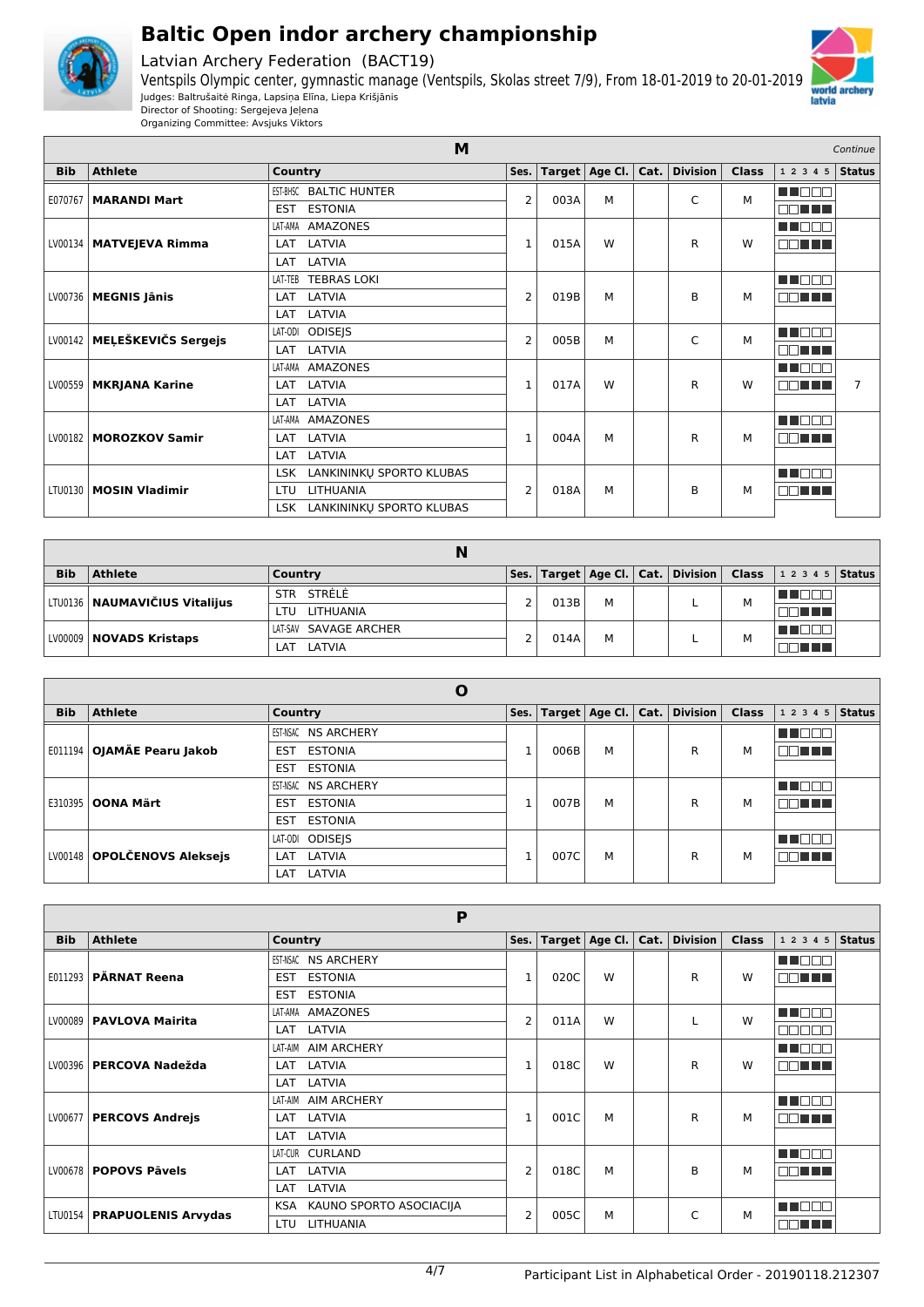



Latvian Archery Federation (BACT19)

Ventspils Olympic center, gymnastic manage (Ventspils, Skolas street 7/9), From 18-01-2019 to 20-01-2019 Judges: Baltrušaitė Ringa, Lapsiņa Elīna, Liepa Krišjānis Director of Shooting: Sergejeva Jeļena

|            |                        |                         |      |      |  |   |                                                                         | Continue |
|------------|------------------------|-------------------------|------|------|--|---|-------------------------------------------------------------------------|----------|
| <b>Bib</b> | <b>Athlete</b>         | Country                 | Ses. |      |  |   | $\vert$ Target   Age Cl.   Cat.   Division   Class   1 2 3 4 5   Status |          |
|            | E160878   PRUULI Aivar | EST-TVK TARTU VIBUKLUBI |      | 007A |  |   |                                                                         |          |
|            |                        | EST<br><b>ESTONIA</b>   | ▃    |      |  | ◡ |                                                                         |          |

|            |                                 | R                                             |                |      |                  |      |                 |              |                  |  |
|------------|---------------------------------|-----------------------------------------------|----------------|------|------------------|------|-----------------|--------------|------------------|--|
| <b>Bib</b> | <b>Athlete</b>                  | Country                                       | Ses.           |      | Target   Age Cl. | Cat. | <b>Division</b> | <b>Class</b> | $12345$ Status   |  |
|            |                                 | <b>AMAZONES</b><br>LAT-AMA                    |                |      |                  |      |                 |              | MU OO O          |  |
|            | LV00515   RABKEVIČS Ivars       | LATVIA<br><b>LAT</b>                          | $\mathbf 1$    | 001A | м                |      | R               | м            | <b>DBIT TI</b>   |  |
|            |                                 | LATVIA<br>LAT                                 |                |      |                  |      |                 |              |                  |  |
|            |                                 | ŽL<br>ŽALIASIS LANKAS                         |                |      |                  |      |                 |              | n de e           |  |
|            | LTU0158   RAMANAUSKAITĖ Paulina | <b>LITHUANIA</b><br>LTU                       | 1              | 018B | W                |      | R               | W            | nn nn n          |  |
|            |                                 | ŽL<br>ŽALIASIS LANKAS                         |                |      |                  |      |                 |              |                  |  |
|            |                                 | <b>HARMONIJA</b><br>HAR                       |                |      |                  |      |                 |              | n na man         |  |
|            | LTU0161   REČIŪGA Romualdas     | LITHUANIA<br>LTU                              | 1              | 012A | м                |      | R               | м            | nn a b           |  |
|            |                                 | <b>LITHUANIA</b><br>LTU                       |                |      |                  |      |                 |              |                  |  |
|            | E171083   RESSAR Evert          | <b>BALTIC HUNTER</b><br>EST-BHSC              | $\overline{2}$ | 005A | M                |      |                 | М            | n nooc           |  |
|            |                                 | <b>ESTONIA</b><br>EST                         |                |      |                  |      | C               |              | an no            |  |
|            |                                 | LAT-AIM<br><b>AIM ARCHERY</b>                 |                |      |                  |      |                 |              | man ma           |  |
|            | LV00091   RJABKOVA Marina       | LATVIA<br><b>LAT</b>                          | 1              | 017C | W                |      | R               | W            | <b>FIFTH THE</b> |  |
|            |                                 | LATVIA<br>LAT                                 |                |      |                  |      |                 |              |                  |  |
|            |                                 | <b>ARCHERY CLUB BELARUS</b><br><b>BLR-ACB</b> | 2              |      | М                |      | М               | n na man     |                  |  |
|            | 1008   ROMANOVICH Aleksey       | <b>BELARUS</b><br><b>BLR</b>                  |                | 013C |                  |      |                 |              | nn an            |  |

| <b>Bib</b> | <b>Athlete</b>         | Country                 | Ses. |      |        | $\mid$ Target $\mid$ Age Cl. $\mid$ Cat. $\mid$ Division $\mid$ Class $\mid$ |   | $12345$ Status |  |
|------------|------------------------|-------------------------|------|------|--------|------------------------------------------------------------------------------|---|----------------|--|
|            |                        | LAT-AMA AMAZONES        |      |      |        |                                                                              |   |                |  |
|            | LV00541   SAARS Raivo  | LAT LATVIA              |      | 009A | M      | R                                                                            | м | MA HELL        |  |
|            |                        | LAT LATVIA              |      |      |        |                                                                              |   |                |  |
|            |                        | LAT-ODI ODISEJS         |      |      |        |                                                                              |   | a kata         |  |
|            | LV00612 SAMOVIČA Leide | LAT LATVIA<br>W<br>015B | R    | W    | T FIFT |                                                                              |   |                |  |
|            |                        | LATVIA<br>LAT           |      |      |        |                                                                              |   |                |  |

| <b>Bib</b> | <b>Athlete</b>                     | Country                                | Ses.         |      |   |            | Target   Age Cl.   Cat.   Division | <b>Class</b> | 1 2 3 4 5    | <b>Status</b> |  |
|------------|------------------------------------|----------------------------------------|--------------|------|---|------------|------------------------------------|--------------|--------------|---------------|--|
|            | LTU0225 <b>  ŠAUMANAS Algirdas</b> | UTENOS LANKININKU KLUBAS<br><b>ULK</b> | 2            | 006C | M |            | $\sqrt{2}$                         | М            |              |               |  |
|            |                                    | <b>LITHUANIA</b><br>LП                 |              |      |   |            |                                    |              | N N N N N    |               |  |
|            | LTU0224 <b>SAUMANĖ Greta</b>       | UTENOS LANKININKU KLUBAS<br>ULK        | 2            | 001A | W |            | $\sqrt{2}$                         | W            | 3 8 8 8 8    |               |  |
|            |                                    | <b>LITHUANIA</b><br>LTU.               |              |      |   |            |                                    |              | <b>OD HE</b> |               |  |
|            |                                    | LAT-ODI ODISEIS                        |              |      |   |            |                                    |              | M DOC        |               |  |
|            | LV00470 SAVŠAJEVA Anna             | LATVIA<br>LAT                          |              | 016B | W |            | R                                  | W            | عالما لمال   |               |  |
|            |                                    | LATVIA<br>LAT                          |              |      |   |            |                                    |              |              |               |  |
| LV00487    | <b>ŠAVŠAJEVS Timurs</b>            | ODISEJS<br>LAT-ODI                     | <sup>-</sup> | 003B | M | $\sqrt{2}$ |                                    | M            | N NO O O     |               |  |
|            |                                    | LATVIA<br>LAT                          |              |      |   |            |                                    |              |              |               |  |

|            | Э                            |                              |                |      |                        |  |                           |              |                |  |  |  |
|------------|------------------------------|------------------------------|----------------|------|------------------------|--|---------------------------|--------------|----------------|--|--|--|
| <b>Bib</b> | <b>Athlete</b>               | Country                      | Ses.           |      | Target $ $ Age Cl. $ $ |  | $ $ Cat. $ $ Division $ $ | <b>Class</b> | $12345$ Status |  |  |  |
|            |                              | LAT-FRM FRAM                 |                |      |                        |  |                           |              | M NOOL         |  |  |  |
|            | LV00565   SEDIHS Iļja        | LAT LATVIA                   | $\mathbf{I}$   | 004C | м                      |  | R                         | м            | an na m        |  |  |  |
|            |                              | LAT LATVIA                   |                |      |                        |  |                           |              |                |  |  |  |
|            | LTU0173   SEKORSKAS Egidijus | STRĖLĖ<br><b>STR</b>         | $\overline{2}$ | 014B | М                      |  |                           | М            | <b>TENTIS</b>  |  |  |  |
|            |                              | LITHUANIA<br>LTU.            |                |      |                        |  |                           |              | nn an a        |  |  |  |
|            |                              | AMAZONES<br>LAT-AMA          |                |      |                        |  |                           |              | n di T         |  |  |  |
|            | LV00186   SERGEJEVS Romans   | LAT LATVIA                   | 1              | 002A | М                      |  | R                         | М            | ma ma<br>┓     |  |  |  |
|            |                              | LAT LATVIA                   |                |      |                        |  |                           |              |                |  |  |  |
|            |                              | BLR-ACB ARCHERY CLUB BELARUS |                |      |                        |  |                           |              | T FIF          |  |  |  |
| 1002       | <b>SHKNAI Siarhei</b>        | <b>BELARUS</b><br><b>BLR</b> | $\overline{2}$ | 019C | М                      |  | В                         | м            | ╗              |  |  |  |
|            |                              | <b>BELARUS</b><br><b>BLR</b> |                |      |                        |  |                           |              |                |  |  |  |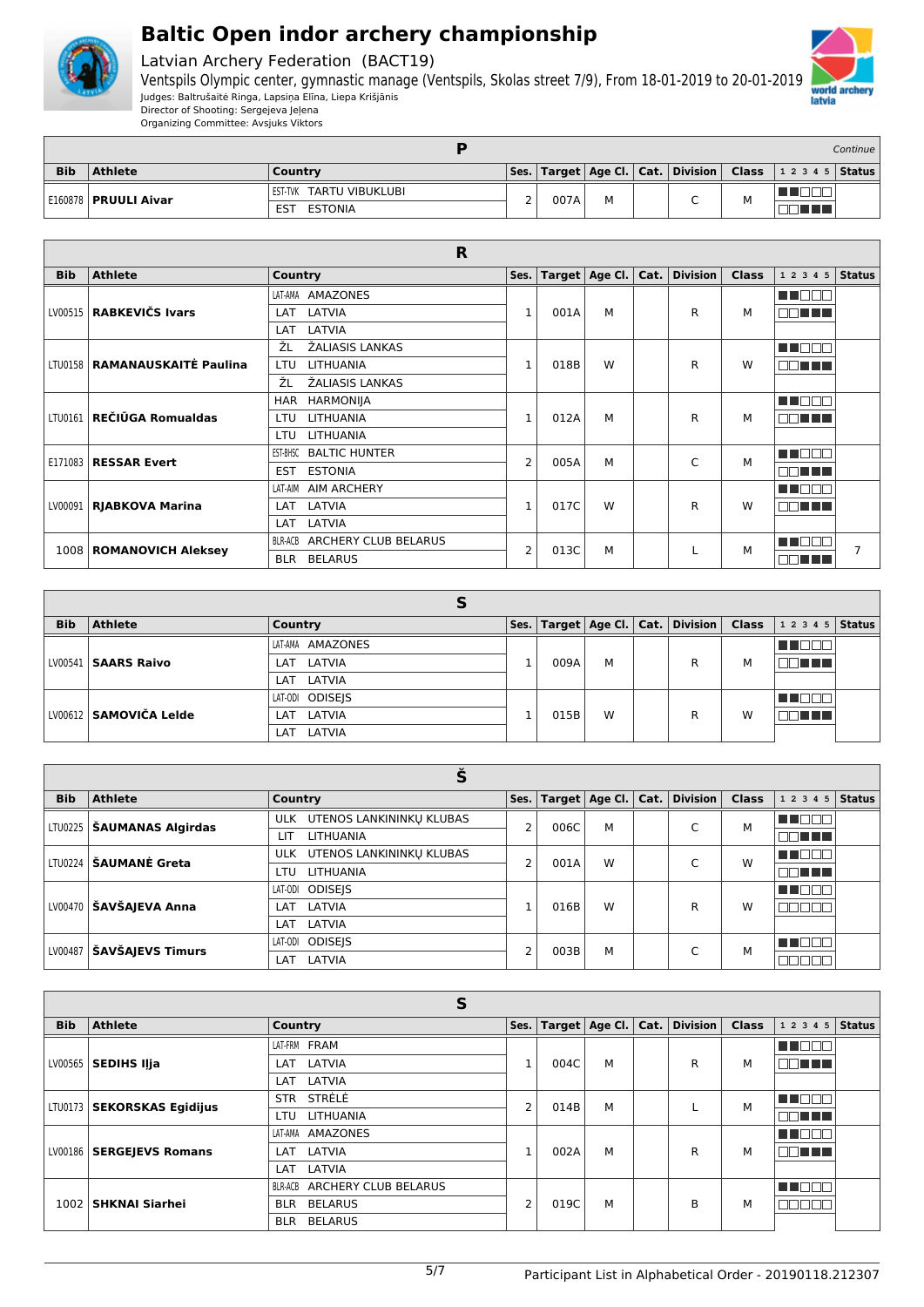

Latvian Archery Federation (BACT19)



| <b>Bib</b> | <b>Athlete</b>                        | Country                         |  |      |   |  | $ $ Ses. $ $ Target $ $ Age Cl. $ $ Cat. $ $ Division $ $ Class |   | $12345$ Status |  |
|------------|---------------------------------------|---------------------------------|--|------|---|--|-----------------------------------------------------------------|---|----------------|--|
|            | LTV0177 <b>  ŠIGAUSKAS Vladas</b>     | KAUNO SPORTO ASOCIACIJA<br>KSA. |  |      |   |  | $\sqrt{2}$                                                      | М |                |  |
|            |                                       | LITHUANIA<br>I TU.              |  | 004C | м |  |                                                                 |   | 90 T T T       |  |
|            | $\vert$ LV00443 $\vert$ ŠILOVS Edgars | AIM ARCHERY<br>LAT-AIM          |  | 010A | M |  | $\sqrt{2}$                                                      | M |                |  |
|            |                                       | LATVIA<br>I AT                  |  |      |   |  |                                                                 |   | <b>THEFA</b>   |  |

| <b>Bib</b> | <b>Athlete</b>             | Country             |      |   |  | Ses.   Target   Age Cl.   Cat.   Division   Class   1 2 3 4 5   Status |  |
|------------|----------------------------|---------------------|------|---|--|------------------------------------------------------------------------|--|
|            |                            | LAT-AIM AIM ARCHERY |      |   |  |                                                                        |  |
|            | LV00436 SINNIKOVS Nikolajs | LAT LATVIA          | 003C | M |  |                                                                        |  |
|            |                            | LAT LATVIA          |      |   |  |                                                                        |  |

| <b>Bib</b> | <b>Athlete</b>                 | Country                |  |      |   |  |                               |   | Ses.   Target   Age Cl.   Cat.   Division   Class   1 2 3 4 5   Status |  |  |  |
|------------|--------------------------------|------------------------|--|------|---|--|-------------------------------|---|------------------------------------------------------------------------|--|--|--|
|            | LV00405 <b>  ŠKAPARS Juris</b> | 'LAT-KŠ KEKAVAS ŠAUTRA |  | 007C | M |  | $\overline{\phantom{0}}$<br>◡ | м | 70 D F                                                                 |  |  |  |
|            |                                | LATVIA<br>LAT          |  |      |   |  |                               |   |                                                                        |  |  |  |

|            | S                            |                                  |                |      |                  |      |          |              |                  |                |  |
|------------|------------------------------|----------------------------------|----------------|------|------------------|------|----------|--------------|------------------|----------------|--|
| <b>Bib</b> | <b>Athlete</b>               | Country                          | Ses.           |      | Target   Age Cl. | Cat. | Division | <b>Class</b> | 1 2 3 4 5        | Status         |  |
|            |                              | LAT-ODI ODISEJS                  |                |      |                  |      |          |              | m m              |                |  |
| LV00147    | <b>SKREBELS Igors</b>        | LATVIA<br>LAT                    | 1              | 009C | M                |      | R        | М            | man a s          |                |  |
|            |                              | LATVIA<br>LAT                    |                |      |                  |      |          |              |                  |                |  |
|            |                              | LAT-AL ARCHERY LIEPĀJA           |                | 020A |                  |      |          |              | <b>HERRI</b>     |                |  |
|            | LV00336   SOLOVJOVS Vitālijs | LATVIA<br>LAT                    | $\overline{2}$ |      | M                |      | B        | М            | MA TITLE         |                |  |
|            |                              | LATVIA<br>LAT                    |                |      |                  |      |          |              |                  |                |  |
|            | LV00650 SPĀGE Madara         | LAT-LIN<br><b>LINDALES UGUNS</b> | $\mathbf{1}$   |      |                  |      |          |              | MA NATI          |                |  |
|            |                              | LAT LATVIA                       |                | 020B | W                |      | R        | W            | nn nn n          |                |  |
|            |                              | LATVIA<br>LAT                    |                |      |                  |      |          |              |                  |                |  |
|            |                              | LAT12 ARCHERY LIEPĀJA            |                |      |                  |      |          |              | <b>TERRIT</b>    |                |  |
| LV00629    | <b>SPĀGIS Aigars</b>         | LATVIA<br>LAT                    | $\mathbf{1}$   | 011C | M                |      | R        | М            | mı<br>70 O O     |                |  |
|            |                              | LATVIA<br>LAT                    |                |      |                  |      |          |              |                  |                |  |
|            | LV00578 STRAZDINŠ Toms       | LAT-KŠ ĶEKAVAS ŠAUTRA            | $\overline{2}$ | 008C | M                |      | Ċ        | M            | n di T           |                |  |
|            |                              | LATVIA<br>LAT                    |                |      |                  |      |          |              | nnnn             |                |  |
|            |                              | AMAZONES<br>LAT-AMA              |                |      |                  |      |          |              | <b>HENDI</b>     |                |  |
| LV00162    | <b>STRELE Benita</b>         | LATVIA<br>LAT                    | $\overline{1}$ | 016A | W                |      | R        | W            | TI TI EL<br>וך י | $\overline{7}$ |  |
|            |                              | LATVIA<br>LAT                    |                |      |                  |      |          |              |                  |                |  |

| <b>Bib</b> | <b>Athlete</b>        | Country               |    |      |   |  |  |   | Ses.   Target   Age Cl.   Cat.   Division   Class   1 2 3 4 5   Status |  |  |
|------------|-----------------------|-----------------------|----|------|---|--|--|---|------------------------------------------------------------------------|--|--|
|            | LV00003 ŠVEICIS Andis | LAT-SAV SAVAGE ARCHER | C. | 013A | М |  |  | M |                                                                        |  |  |
|            |                       | LATVIA<br>LAT         |    |      |   |  |  |   |                                                                        |  |  |

| <b>Bib</b> | <b>Athlete</b>             | Country          |  |      |   |  |  |   | $ \mathsf{Ses.} \mathsf{Target} \mathsf{Age}\mathsf{Cl.} \mathsf{Cat.} \mathsf{Division} \mathsf{Class} $ 12345   Status |  |  |
|------------|----------------------------|------------------|--|------|---|--|--|---|--------------------------------------------------------------------------------------------------------------------------|--|--|
|            | LV00585   SVIRSKIS Mārtinš | LAT-AMA AMAZONES |  |      |   |  |  |   |                                                                                                                          |  |  |
|            |                            | LAT LATVIA       |  | 006A | M |  |  | M |                                                                                                                          |  |  |
|            |                            | LATVIA<br>_AT    |  |      |   |  |  |   |                                                                                                                          |  |  |

| <b>Bib</b> | <b>Athlete</b>             | Country               |  |      |   |  | Ses.   Target   Age Cl.   Cat.   Division   Class |   | $12345$ Status |  |  |
|------------|----------------------------|-----------------------|--|------|---|--|---------------------------------------------------|---|----------------|--|--|
|            |                            | ŽALIASIS LANKAS<br>ŹL |  | 010B |   |  |                                                   |   |                |  |  |
|            | LTU0199   TIMINSKAS Ugnius | LITHUANIA<br>LTU      |  |      | M |  | R                                                 | М | E E E E E      |  |  |
|            |                            | ŽALIASIS LANKAS<br>ŹL |  |      |   |  |                                                   |   |                |  |  |
|            | LTU0200   TIMINSKIENĖ Inga | ŽALIASIS LANKAS<br>ŽΙ |  |      |   |  |                                                   |   |                |  |  |
|            |                            | LITHUANIA<br>LTU      |  | 017B | W |  | R                                                 | W | a katika T     |  |  |
|            |                            | ŽALIASIS LANKAS<br>ŹL |  |      |   |  |                                                   |   |                |  |  |